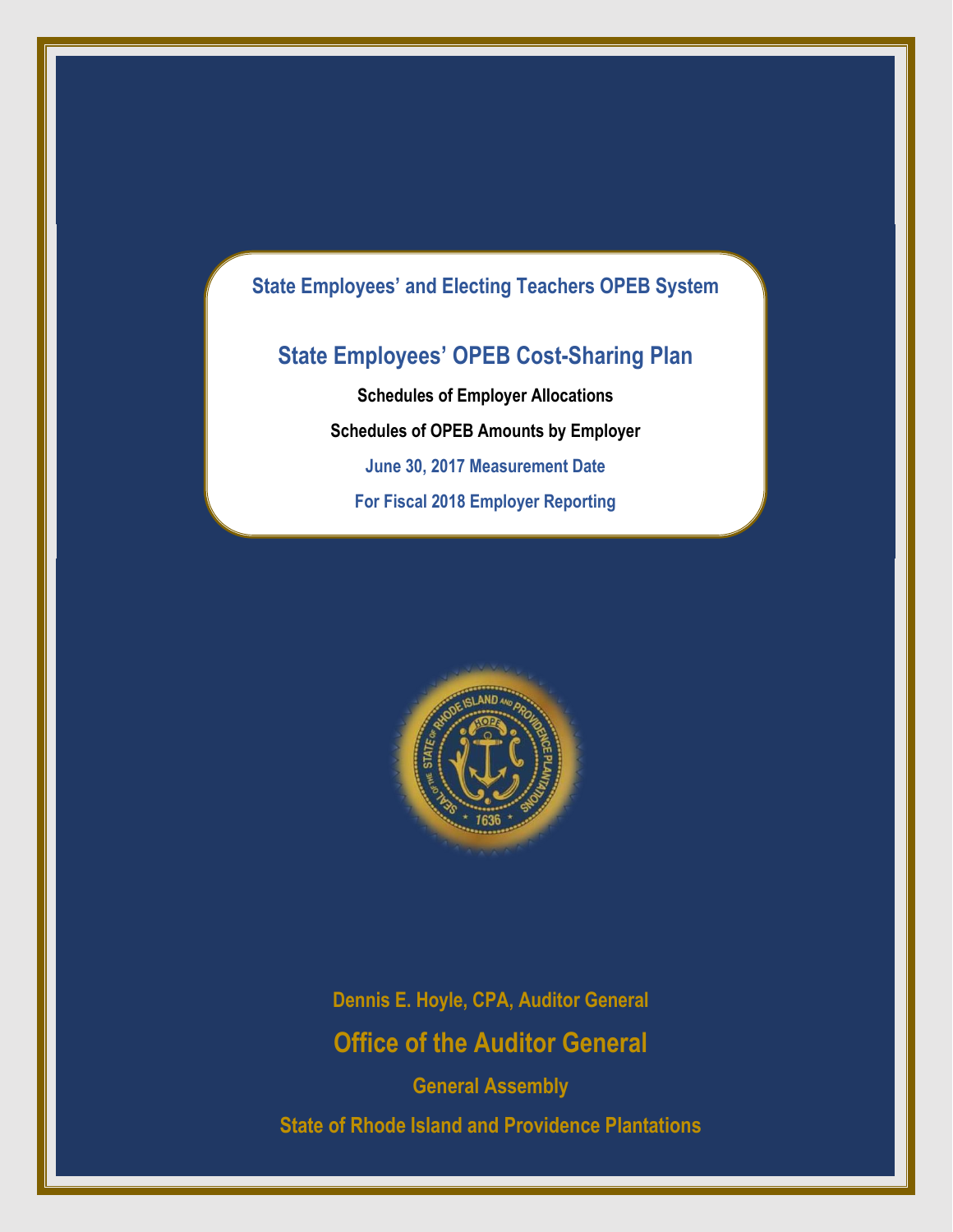

Office of the Auditor General

State of Rhode Island and Providence Plantations - General Assembly **Dennis E. Hoyle, CPA - Auditor General**

**oag.ri.gov**

33 Broad Street • Suite 201• Providence, RI • 02903-4177 tel: 401.222.2435 fax: 401.222.2111

September 26, 2018

JOINT COMMITTEE ON LEGISLATIVE SERVICES:

SPEAKER Nicholas A. Mattiello, Chairman

Senator Dominick J. Ruggerio Senator Dennis L. Algiere Representative K. Joseph Shekarchi Representative Patricia L. Morgan

We have completed our audit of the Schedules of Employer Allocations and Schedules of OPEB Amounts by Employer for the State Employees' OPEB Cost-Sharing Plan administered by the State Employees' and Electing Teachers OPEB System of the State of Rhode Island for the fiscal year ended June 30, 2017.

**These Schedules will be used by employers participating in the State Employees' OPEB Cost-Sharing Plan to meet their fiscal 2018 financial reporting responsibilities under generally accepted accounting principles – specifically the requirements of Governmental Accounting Standards Board Statement No. 75 –** *Accounting and Financial Reporting for OPEB.* 

Other reports containing similar information for the Board of Education OPEB Cost-Sharing Plan will be issued under separate cover.

Our report is contained herein as outlined in the Table of Contents.

Sincerely, Dennis E. Hoyle, CPA Auditor General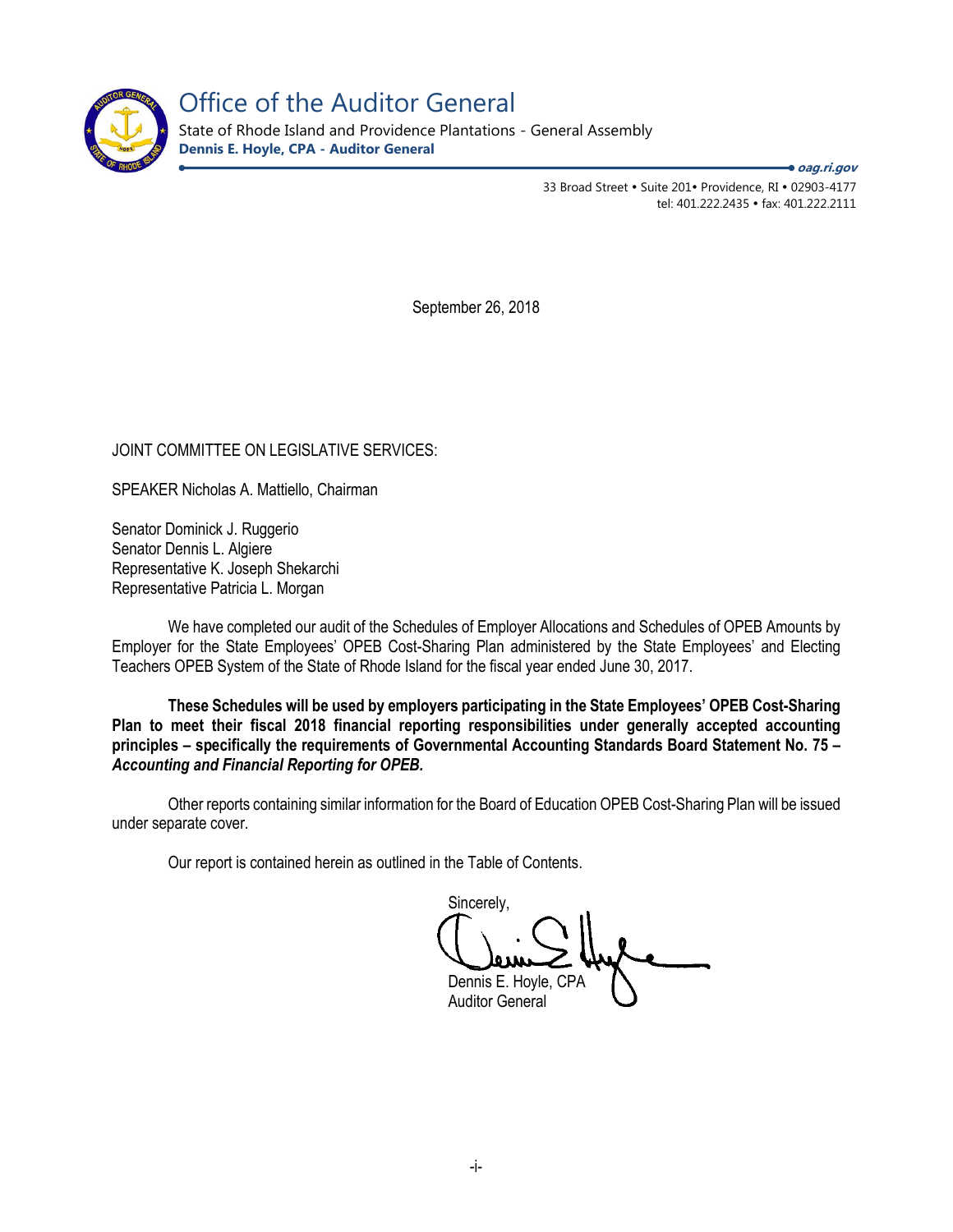**State Employees' and Electing Teachers OPEB System** 

# **State Employees' OPEB Cost-Sharing Plan**

**Schedules of Employer Allocations**

## **Schedules of OPEB Amounts by Employer**

**June 30, 2017 Measurement Date** 

## **TABLE OF CONTENTS**

### **PAGE**

|      | <b>INTRODUCTION</b>                                                        |    |
|------|----------------------------------------------------------------------------|----|
| II.  | INDEPENDENT AUDITOR'S REPORT                                               |    |
| III. | Schedule A - SCHEDULE OF EMPLOYER ALLOCATIONS - STATE EMPLOYEES            |    |
| IV.  | Schedule B - SCHEDULE OF OPEB AMOUNTS BY EMPLOYER - STATE EMPLOYEES        | 5  |
| V.   | NOTES TO SCHEDULES OF EMPLOYER ALLOCATIONS AND OPEB AMOUNTS<br>BY EMPLOYER | 10 |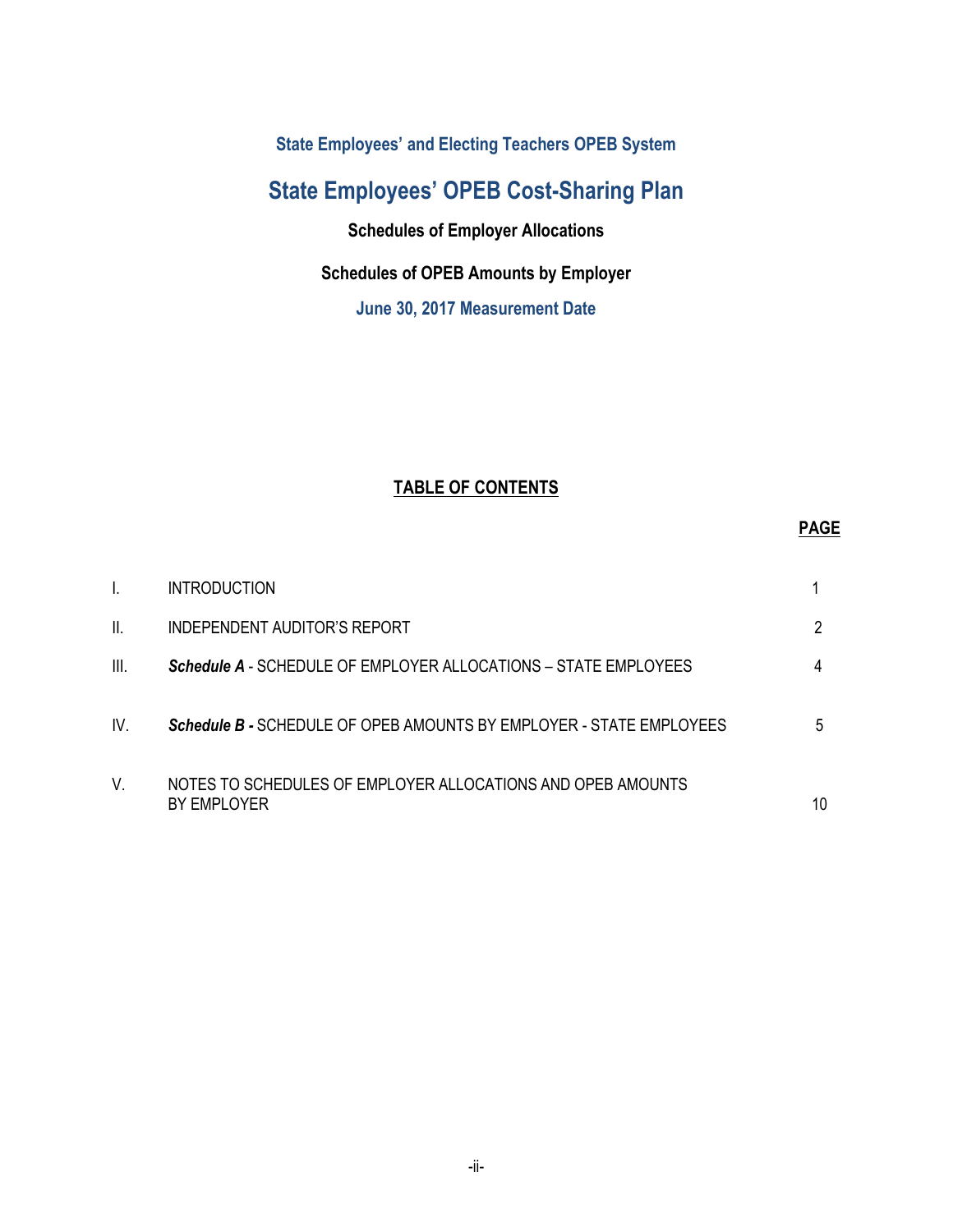### **State Employees' and Electing Teachers OPEB System**

## **State Employees' OPEB Cost-Sharing Plan**

### **Schedule of Employer Allocations**

### **Schedule of OPEB Amounts by Employer**

### **June 30, 2017 Measurement Date**

### **INTRODUCTION**

The **State Employees' OPEB Cost-sharing Plan** covers state employees and certain employees of quasi-public agencies. As a cost-sharing plan, separate valuations are not made for individual employers participating in the plan.

As a cost-sharing plan – the net OPEB liability is apportioned based on proportionate contributions – see Schedule A.

**The measurement date is June 30, 2017 – the information included herein is intended for use in Fiscal 2018 financial reporting by employers participating in the State Employees' OPEB Cost-sharing Plan.** These include the State of Rhode Island and certain component units of the State of Rhode Island.

The net OPEB liability and other measures included herein have been developed consistent with the requirements of GASB Statement No. 75 – *Accounting and Financial Reporting for OPEB*. Such amounts are intended for accounting and financial reporting by governments which prepare their financial statements in accordance with generally accepted accounting principles as promulgated by the Governmental Accounting Standards Board. These amounts may and will likely differ from amounts reported in actuarial valuations used to measure actuarially determined contribution amounts consistent with the plan's adopted funding policies.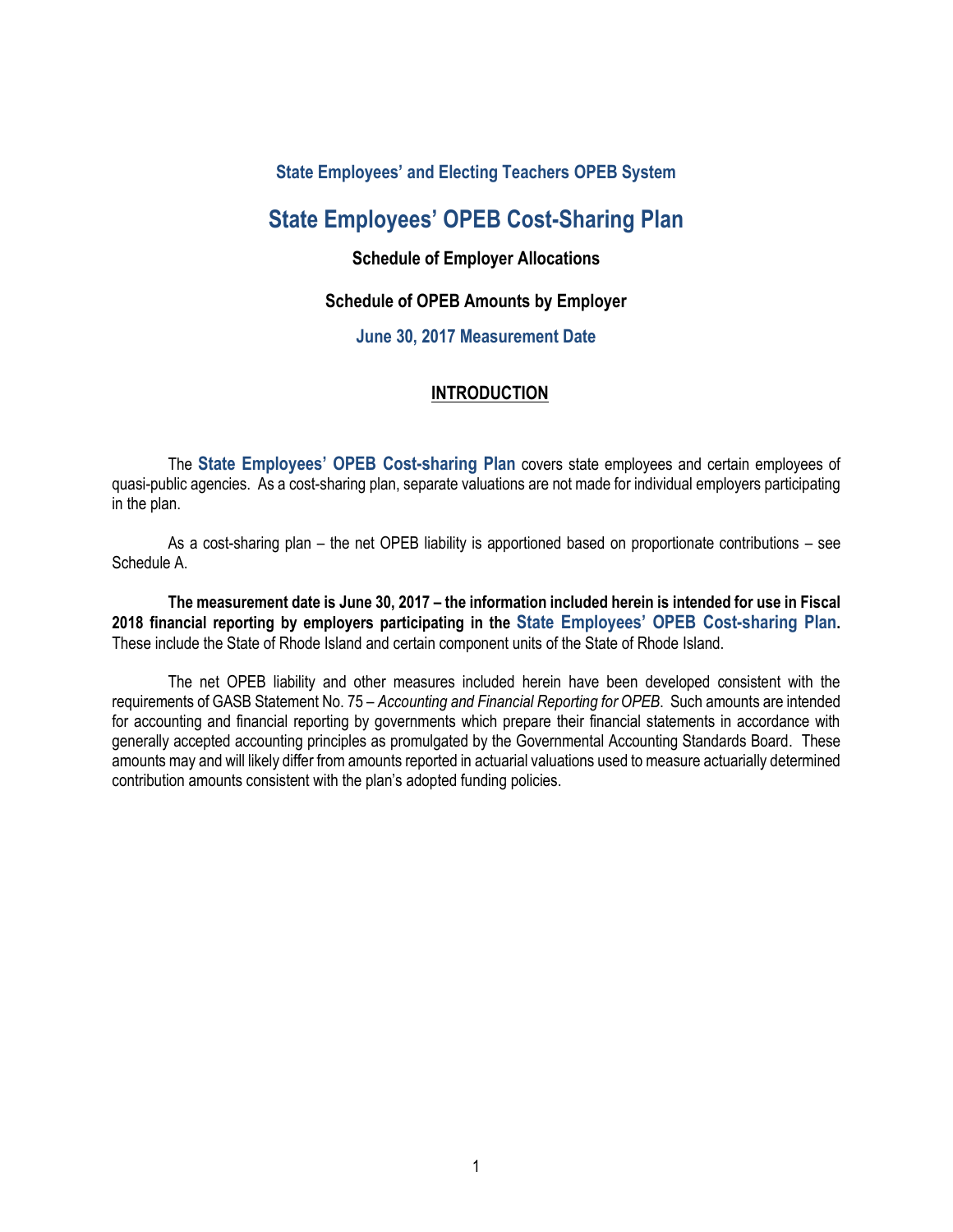

State of Rhode Island and Providence Plantations - General Assembly **Dennis E. Hoyle, CPA - Auditor General**

**oag.ri.gov**

33 Broad Street • Suite 201• Providence, RI • 02903-4177 tel: 401.222.2435 · fax: 401.222.2111

### **INDEPENDENT AUDITOR'S REPORT**

JOINT COMMITTEE ON LEGISLATIVE SERVICES, GENERAL ASSEMBLY STATE OF RHODE ISLAND AND PROVIDENCE PLANTATIONS:

### TRUSTEES OF THE STATE EMPLOYEES' AND ELECTING TEACHERS OPEB SYSTEM:

### *Report on Schedules*

We have audited the accompanying Schedule of Employer Allocations of the STATE EMPLOYEES' OPEB COST-SHARING PLAN (the Plan) as of and for the year ended June 30, 2017, and the related notes. We have also audited the total for all entities of the columns titled beginning net OPEB liability, ending net OPEB liability, total deferred outflows of resources, total deferred inflows of resources, and total OPEB expense (specified column totals) included in the accompanying Schedule of OPEB Amounts by Employer as of and for the year ended June 30, 2017, and the related notes.

### *Management's Responsibility for the Schedules*

Management is responsible for the preparation and fair presentation of these schedules in accordance with accounting principles generally accepted in the United States of America; this includes the design, implementation, and maintenance of internal control relevant to the preparation and fair presentation of the schedules that are free from material misstatement, whether due to fraud or error.

#### *Auditor's Responsibility*

Our responsibility is to express opinions on the Schedule of Employer Allocations and the specified column totals included in the Schedules of OPEB Amounts by Employer based on our audit. We conducted our audit in accordance with auditing standards generally accepted in the United States of America. Those standards require that we plan and perform the audit to obtain reasonable assurance about whether the schedules of employer allocations and specified column totals included in the Schedule of OPEB Amounts by Employer are free from material misstatement.

An audit involves performing procedures to obtain audit evidence about the amounts and disclosures in the schedules of employer allocations and specified column totals included in the Schedule of OPEB Amounts by Employer. The procedures selected depend on the auditor's judgment, including the assessment of the risks of material misstatement of the schedules of employer allocations and specified column totals included in the schedules of OPEB amounts by employer, whether due to fraud or error. In making those risk assessments, the auditor considers internal control relevant to the entity's preparation and fair presentation of the schedules of employer allocations and specified column totals included in the Schedule of OPEB Amounts by Employer in order to design audit procedures that are appropriate in the circumstances, but not for the purpose of expressing an opinion on the effectiveness of the entity's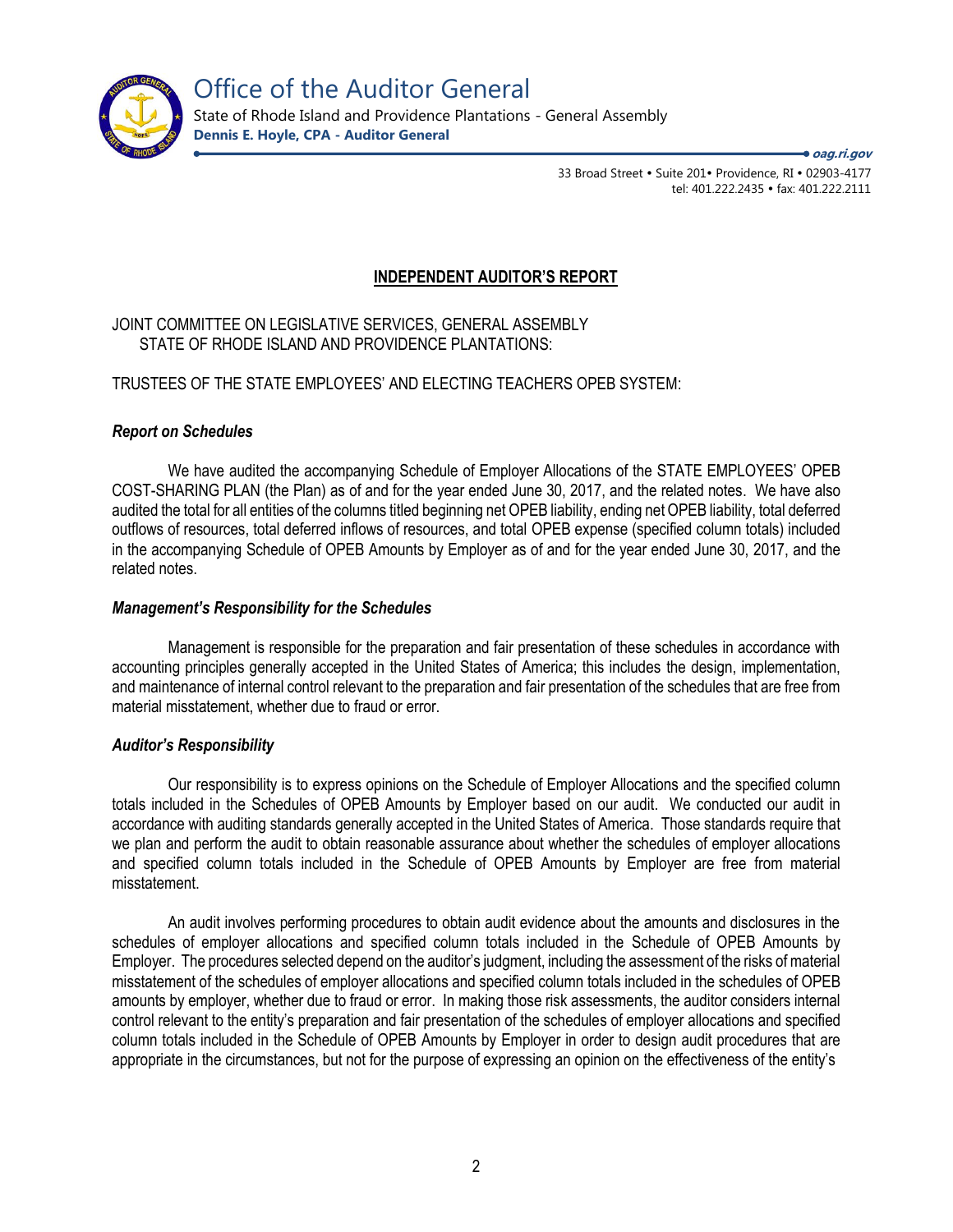Joint Committee on Legislative Services, General Assembly Trustees of the State Employees' and Electing Teachers OPEB System:

internal control. Accordingly, we express no such opinion. An audit also includes evaluating the appropriateness of accounting policies used and the reasonableness of significant accounting estimates made by management, as well as evaluating the overall presentation of the schedules of employer allocations and specified column totals included in the Schedule of OPEB Amounts by Employer.

We believe that the audit evidence we have obtained is sufficient and appropriate to provide a basis for our audit opinions.

#### *Opinions*

In our opinion, the schedules referred to above present fairly, in all material respects, the employer allocations for state employees, beginning net OPEB liability, ending net OPEB liability, total deferred outflows of resources, total deferred inflows of resources, and total OPEB expense for the total of all participating state employee entities for the State Employees' Cost-Sharing Plan as of and for the year ended June 30, 2017, in accordance with accounting principles generally accepted in the United States of America.

#### *Other Matter*

We have audited, in accordance with auditing standards generally accepted in the United States of America, the financial statements of the State Employees' OPEB Plan within the State Employees' and Electing Teachers OPEB System of the State of Rhode Island as of and for the year ended June 30, 2017, and our report thereon, dated September 10, 2018 expressed an unmodified opinion on those financial statements.

#### *Restriction on Use*

Our report is intended solely for the information and use of the State Employees' and Electing Teachers OPEB System's management, the trustees of State Employees' and Electing Teachers OPEB System, the System's employers and their auditors and is not intended to be and should not be used by anyone other than these specified parties.

Dennis E. Hoyle, CPA

Auditor General

September 24, 2018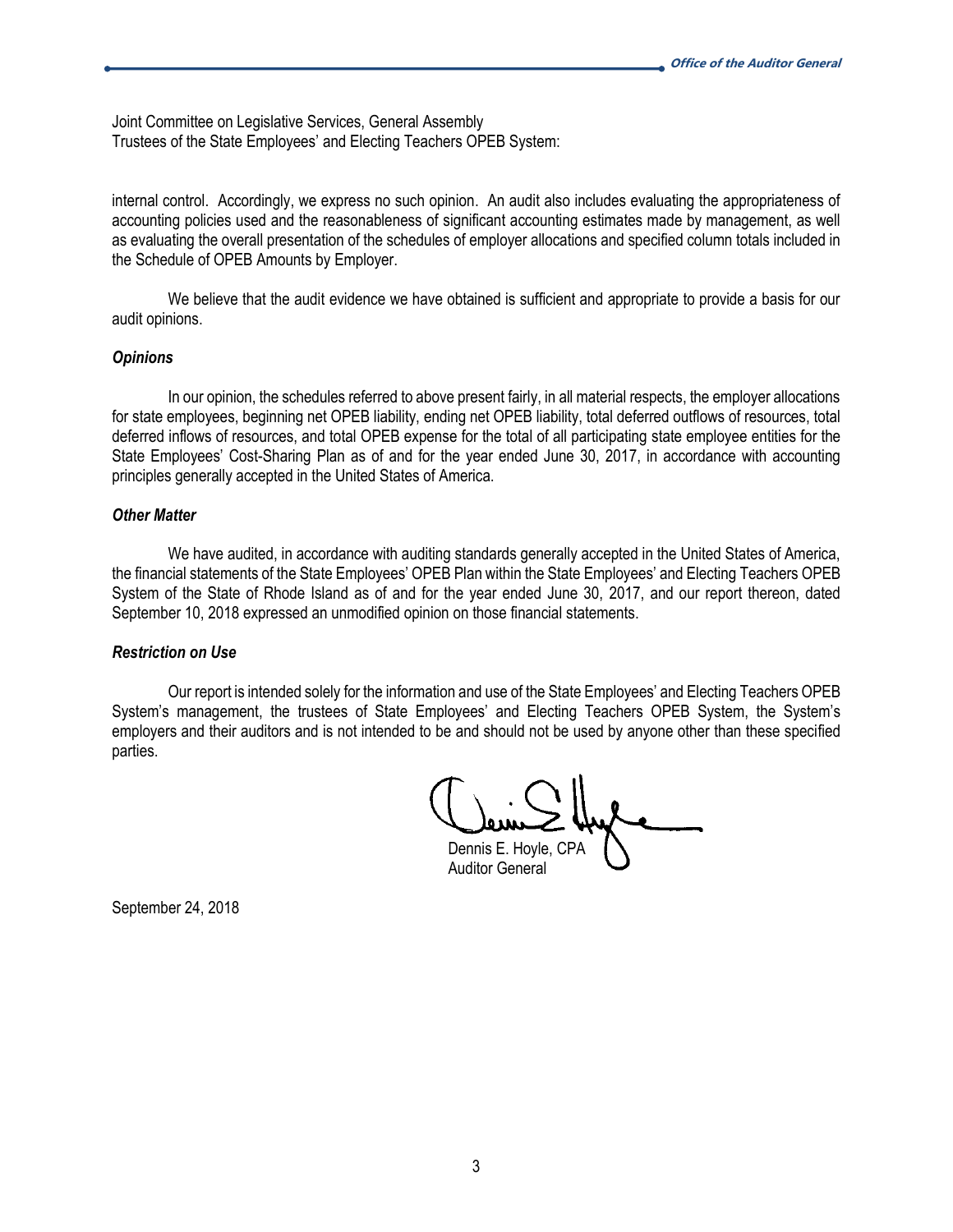# **STATE EMPLOYEES' AND ELECTING TEACHERS OPEB SYSTEM**  *STATE EMPLOYEES' OPEB COST SHARING PLAN Schedule of Employer Allocations*

| State, proprietary fund, or component<br>unit | Fiscal 2017 employer contribution |            |                |  |  |  |
|-----------------------------------------------|-----------------------------------|------------|----------------|--|--|--|
|                                               |                                   | Amount     | %              |  |  |  |
| State of Rhode Island                         | \$                                | 38,137,559 | 89.24864629%   |  |  |  |
| University of Rhode Island                    |                                   | 2,405,449  | 5.62917593%    |  |  |  |
| Rhode Island College                          |                                   | 833,781    | 1.95119509%    |  |  |  |
| Community College of Rhode Island             |                                   | 613,936    | 1.43671855%    |  |  |  |
| Lottery                                       |                                   | 317,833    | 0.74378532%    |  |  |  |
| Division of Higher Education Assistance       |                                   | 30,832     | 0.07215223%    |  |  |  |
| Narragansett Bay Commission                   |                                   | 350,893    | 0.82115118%    |  |  |  |
| Rhode Island Commerce Corporation             |                                   | 5,574      | 0.01304506%    |  |  |  |
| Rhode Island Airport Corporation              |                                   | 35,950     | 0.08413035%    |  |  |  |
|                                               |                                   | 42,731,807 | 100.000000000% |  |  |  |

*See notes to schedules.*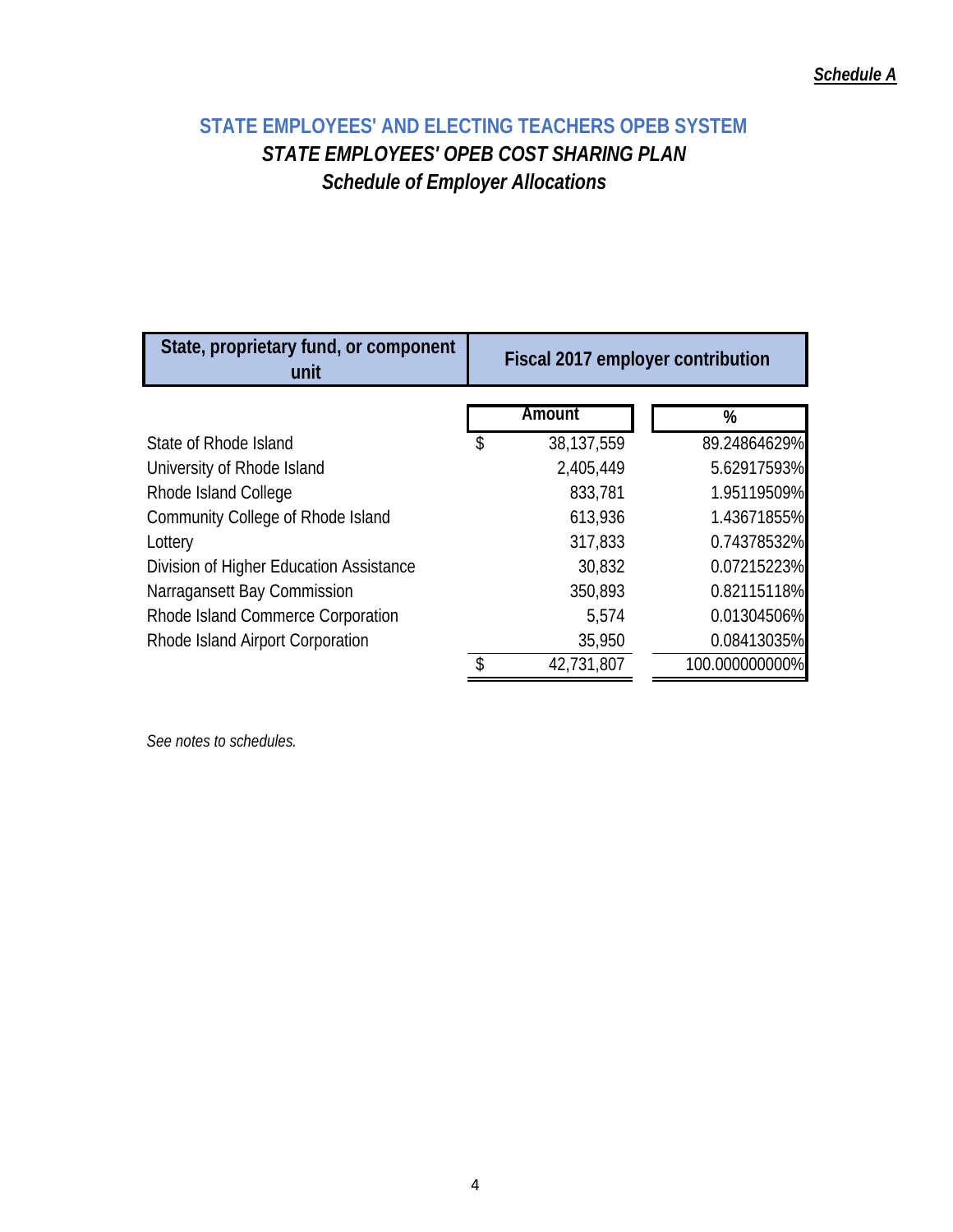| <b>Participating Employer</b>           | FY 2017<br>Contributions | Proportionate<br>Share | <b>Net OPEB</b><br>Liability<br>Beginning of<br>Year |             |    | <b>Total</b><br><b>OPEB</b><br>Expense |                           | Ending<br>Net OPEB<br>Liability |
|-----------------------------------------|--------------------------|------------------------|------------------------------------------------------|-------------|----|----------------------------------------|---------------------------|---------------------------------|
|                                         |                          |                        |                                                      |             |    |                                        |                           |                                 |
| State of Rhode Island                   | \$<br>38,137,559         | 89.24864629%           | \$                                                   | 469,222,167 | \$ | 34,549,420                             | $\boldsymbol{\mathsf{S}}$ | 463,596,595                     |
| University of Rhode Island              | 2,405,449                | 5.62917593%            |                                                      | 29,595,229  |    | 2,179,134                              |                           | 29,240,408                      |
| Rhode Island College                    | 833,781                  | 1.95119509%            |                                                      | 10,258,352  |    | 755,335                                |                           | 10,135,363                      |
| Community College of Rhode Island       | 613,936                  | 1.43671855%            |                                                      | 7,553,506   |    | 556,174                                |                           | 7,462,946                       |
| Lottery                                 | 317,833                  | 0.74378532%            |                                                      | 3,910,430   |    | 287,930                                |                           | 3,863,547                       |
| Division of Higher Education Assistance | 30,832                   | 0.07215223%            |                                                      | 379,338     |    | 27,931                                 |                           | 374,790                         |
| Narragansett Bay Commission             | 350,893                  | 0.82115118%            |                                                      | 4,317,178   |    | 317,879                                |                           | 4,265,419                       |
| Rhode Island Commerce Corporation       | 5,574                    | 0.01304506%            |                                                      | 68,584      |    | 5,050                                  |                           | 67,762                          |
| Rhode Island Airport Corporation        | 35,950                   | 0.08413035%            |                                                      | 442,313     |    | 32,568                                 |                           | 437,010                         |
| <b>Total for All Employers</b>          | 42,731,807               | 100.00000000%          | \$                                                   | 525,747,097 | S. | 38,711,421                             | S                         | 519,443,840                     |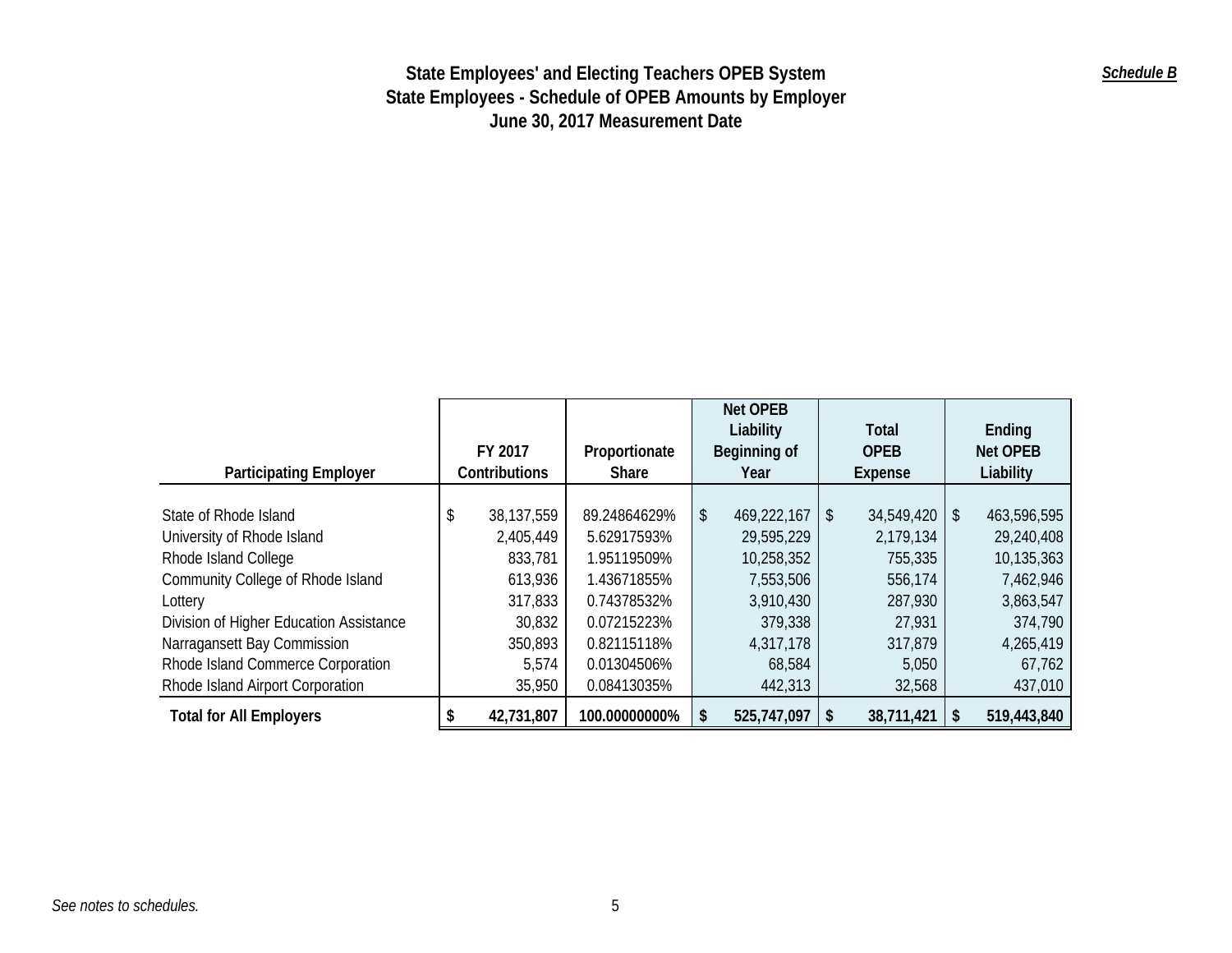|                                         | Collective Deferred Outflows for Plan as a Whole |                                                                |                    |                |                         |                          |    |                 |  |  |
|-----------------------------------------|--------------------------------------------------|----------------------------------------------------------------|--------------------|----------------|-------------------------|--------------------------|----|-----------------|--|--|
|                                         |                                                  | <b>Unrecognized Current Year Deferred Outflow of Resources</b> |                    |                |                         |                          |    |                 |  |  |
|                                         |                                                  |                                                                |                    |                | Changes in              |                          |    |                 |  |  |
|                                         |                                                  |                                                                |                    |                | Proportion and          |                          |    |                 |  |  |
|                                         |                                                  |                                                                |                    | Net Difference | <b>Differences</b>      |                          |    |                 |  |  |
|                                         | <b>Differences</b>                               |                                                                |                    | <b>Between</b> | <b>Between Employer</b> |                          |    |                 |  |  |
|                                         | <b>Between</b>                                   |                                                                |                    | Projected      | Contributions and       | Contributions            |    | Total           |  |  |
|                                         | Expected                                         |                                                                |                    | and Actual     | Proportionate           | After the                |    | <b>Deferred</b> |  |  |
|                                         | and Actual                                       |                                                                | Changes of         | Investment     | Share of                | Measurement              |    | <b>Outflows</b> |  |  |
| <b>Participating Employer</b>           | Experience                                       |                                                                | <b>Assumptions</b> | Earnings       | Contributions           | Date                     |    | of Resources    |  |  |
|                                         |                                                  |                                                                |                    |                |                         |                          |    |                 |  |  |
| State of Rhode Island                   | \$                                               | \$                                                             | 27,815,209 \$      |                | \$.                     | \$<br>$\blacksquare$     | \$ | 27,815,209      |  |  |
| University of Rhode Island              |                                                  |                                                                | 1,754,388          |                |                         |                          |    | 1,754,388       |  |  |
| Rhode Island College                    |                                                  |                                                                | 608,109            |                |                         |                          |    | 608,109         |  |  |
| Community College of Rhode Island       |                                                  |                                                                | 447,767            |                |                         | $\overline{\phantom{a}}$ |    | 447,767         |  |  |
| Lottery                                 |                                                  |                                                                | 231,808            |                |                         |                          |    | 231,808         |  |  |
| Division of Higher Education Assistance |                                                  |                                                                | 22,487             |                |                         | $\overline{\phantom{a}}$ |    | 22,487          |  |  |
| Narragansett Bay Commission             |                                                  |                                                                | 255,920            |                |                         |                          |    | 255,920         |  |  |
| Rhode Island Commerce Corporation       |                                                  |                                                                | 4,066              |                |                         |                          |    | 4,066           |  |  |
| Rhode Island Airport Corporation        |                                                  |                                                                | 26,220             |                |                         |                          |    | 26,220          |  |  |
| <b>Total for All Employers</b>          |                                                  |                                                                | 31, 165, 974       |                |                         |                          |    | 31,165,974      |  |  |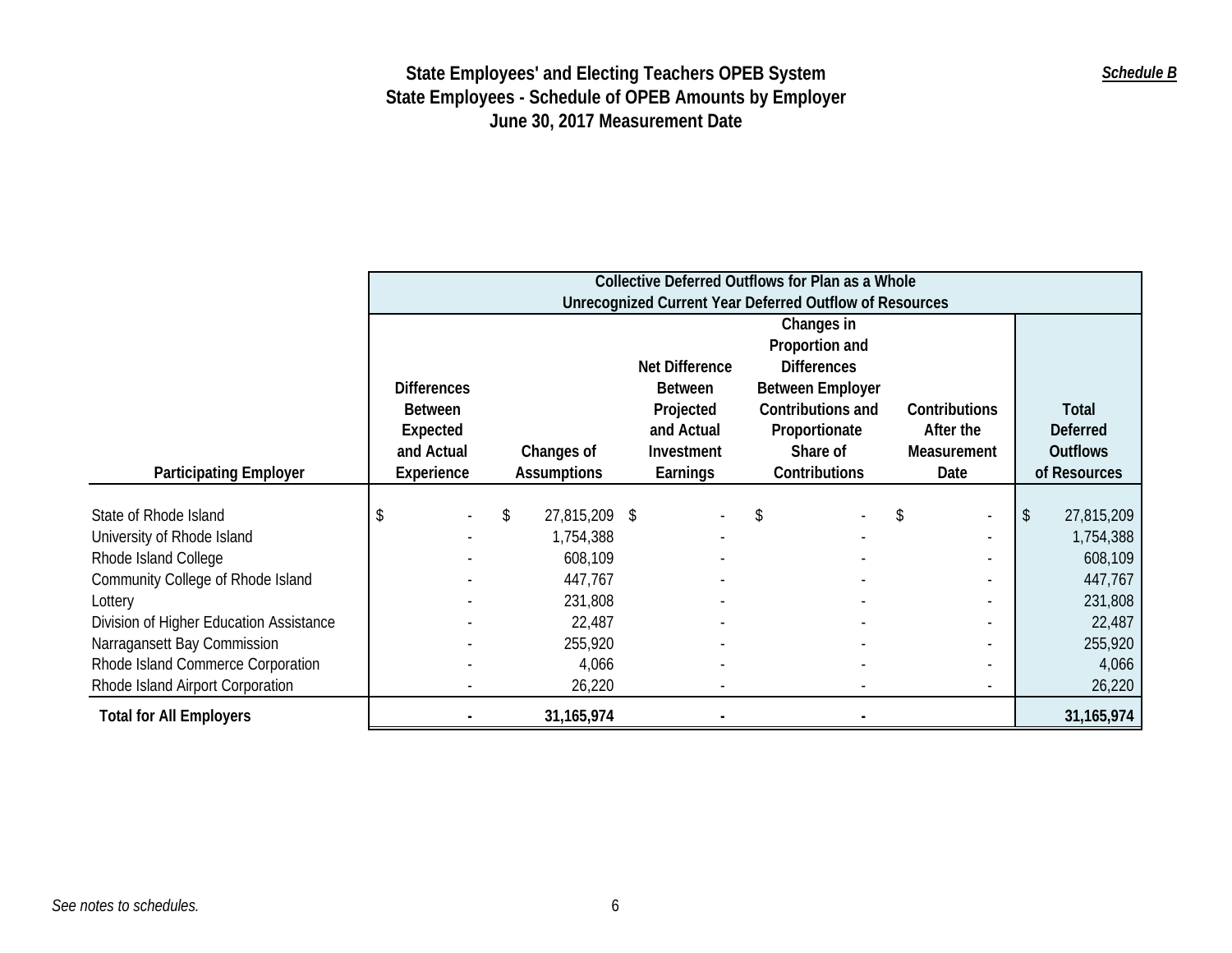|                                         | Collective Deferred Inflows for Plan as a Whole |                                                        |  |                    |    |                |                          |    |                 |               |                  |
|-----------------------------------------|-------------------------------------------------|--------------------------------------------------------|--|--------------------|----|----------------|--------------------------|----|-----------------|---------------|------------------|
|                                         |                                                 | Unrecognized Current Year Deferred Inflow of Resources |  |                    |    |                |                          |    |                 |               |                  |
|                                         |                                                 |                                                        |  |                    |    |                | Changes in               |    |                 |               |                  |
|                                         |                                                 |                                                        |  |                    |    |                | Proportion and           |    |                 |               |                  |
|                                         |                                                 |                                                        |  |                    |    | Net Difference | <b>Differences</b>       |    |                 |               |                  |
|                                         |                                                 | <b>Differences</b>                                     |  |                    |    | <b>Between</b> | Between Employer         |    |                 |               | Total            |
|                                         |                                                 | <b>Between</b>                                         |  |                    |    | Projected      | Contributions and        |    | <b>Total</b>    |               | <b>Deferred</b>  |
|                                         |                                                 | Expected                                               |  |                    |    | and Actual     | Proportionate            |    | <b>Deferred</b> | (Inflows) and |                  |
|                                         |                                                 | and Actual                                             |  | Changes of         |    | Investment     | Share of                 |    | <b>Inflows</b>  |               | Outflows of      |
| <b>Participating Employer</b>           |                                                 | Experience                                             |  | <b>Assumptions</b> |    | Earnings       | Contributions            |    | of Resources    |               | <b>Resources</b> |
|                                         |                                                 |                                                        |  |                    |    |                |                          |    |                 |               |                  |
| State of Rhode Island                   | \$                                              | 24,170,899 \$                                          |  |                    | \$ | 5,681,743 \$   | $\sim$                   | \$ | 29,852,642      | \$            | (2,037,433)      |
| University of Rhode Island              |                                                 | 1,524,530                                              |  |                    |    | 358,364        |                          |    | 1,882,894       |               | (128, 506)       |
| Rhode Island College                    |                                                 | 528,435                                                |  |                    |    | 124,217        |                          |    | 652,652         |               | (44, 543)        |
| Community College of Rhode Island       |                                                 | 389,101                                                |  |                    |    | 91,464         |                          |    | 480,565         |               | (32, 798)        |
| Lottery                                 |                                                 | 201,437                                                |  |                    |    | 47,351         |                          |    | 248,788         |               | (16,980)         |
| Division of Higher Education Assistance |                                                 | 19,541                                                 |  |                    |    | 4,593          |                          |    | 24,134          |               | (1,647)          |
| Narragansett Bay Commission             |                                                 | 222,390                                                |  |                    |    | 52,276         |                          |    | 274,666         |               | (18, 746)        |
| Rhode Island Commerce Corporation       |                                                 | 3,533                                                  |  |                    |    | 830            |                          |    | 4,363           |               | (297)            |
| Rhode Island Airport Corporation        |                                                 | 22,785                                                 |  |                    |    | 5,356          | $\overline{\phantom{a}}$ |    | 28,141          |               | (1, 921)         |
| <b>Total for All Employers</b>          |                                                 | 27,082,651 \$                                          |  |                    | S  | $6,366,194$ \$ |                          |    | 33,448,845      |               | (2,282,871)      |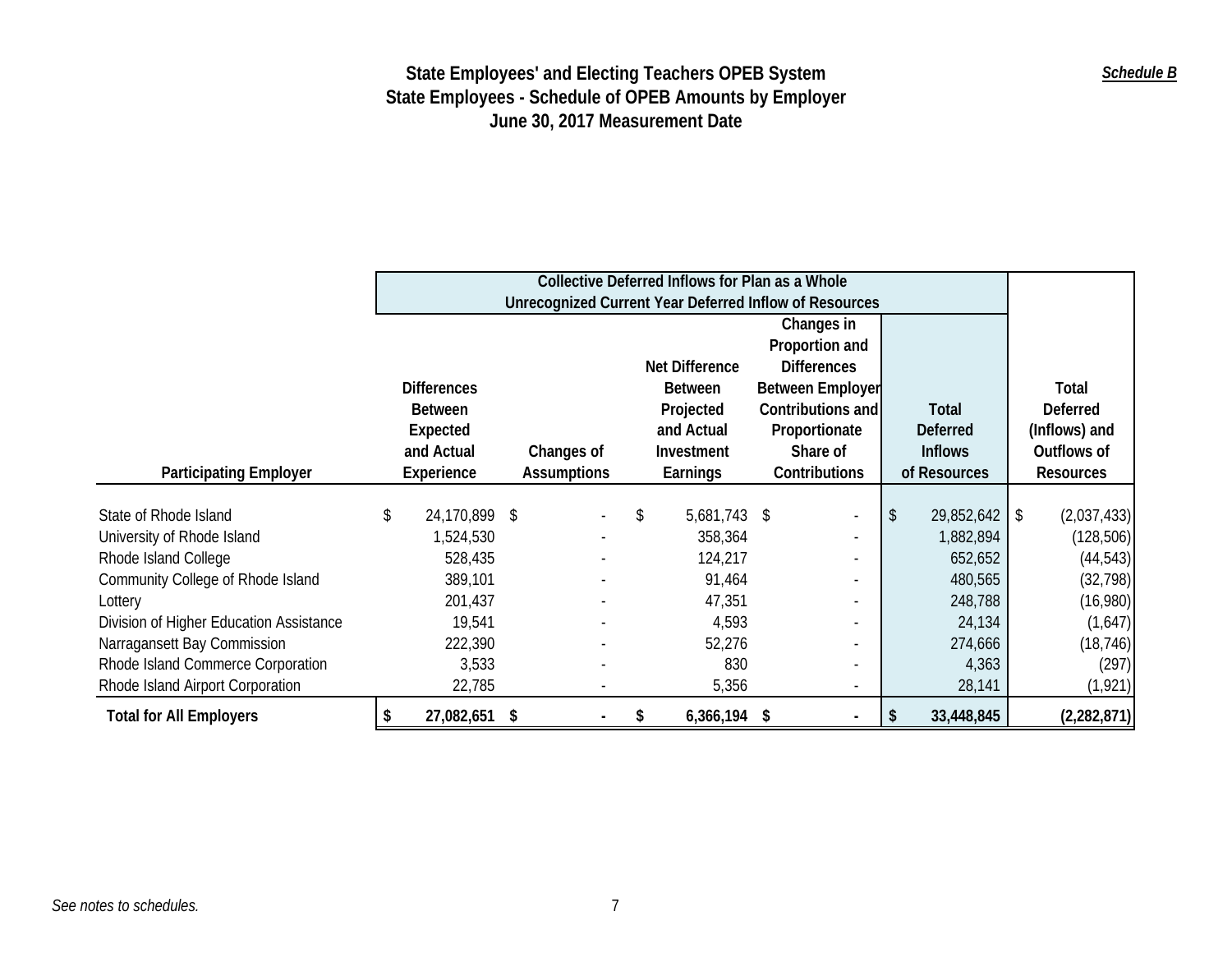|                                         | Collective Deferred Outflows for Plan as a Whole                     |                 |                                    |                |            |            |  |  |  |  |
|-----------------------------------------|----------------------------------------------------------------------|-----------------|------------------------------------|----------------|------------|------------|--|--|--|--|
|                                         | Recognition of Existing Deferred Outflows (Inflows) of Resources for |                 |                                    |                |            |            |  |  |  |  |
|                                         |                                                                      |                 | <b>Future Years Ending June 30</b> |                |            |            |  |  |  |  |
| <b>Participating Employer</b>           | 2019                                                                 | 2020            | 2021                               | 2022           | 2023       | Thereafter |  |  |  |  |
| State of Rhode Island                   | \$<br>$(848, 017)$ \$                                                | $(848, 017)$ \$ | $(848, 017)$ \$                    | $(848,015)$ \$ | 572,419 \$ | 782,214    |  |  |  |  |
| University of Rhode Island              | (53, 487)                                                            | (53, 487)       | (53, 487)                          | (53, 487)      | 36,104     | 49,337     |  |  |  |  |
| Rhode Island College                    | (18, 540)                                                            | (18, 540)       | (18, 540)                          | (18, 540)      | 12,514     | 17,101     |  |  |  |  |
| Community College of Rhode Island       | (13,651)                                                             | (13,651)        | (13,651)                           | (13,651)       | 9,215      | 12,592     |  |  |  |  |
| Lottery                                 | (7,067)                                                              | (7,067)         | (7,067)                            | (7,067)        | 4,770      | 6,519      |  |  |  |  |
| Division of Higher Education Assistance | (686)                                                                | (686)           | (686)                              | (686)          | 463        | 632        |  |  |  |  |
| Narragansett Bay Commission             | (7, 802)                                                             | (7,802)         | (7,802)                            | (7, 802)       | 5,267      | 7,197      |  |  |  |  |
| Rhode Island Commerce Corporation       | (124)                                                                | (124)           | (124)                              | (124)          | 84         | 114        |  |  |  |  |
| Rhode Island Airport Corporation        | (799)                                                                | (799)           | (799)                              | (799)          | 540        | 737        |  |  |  |  |
| <b>Total for All Employers</b>          | (950, 173)                                                           | (950, 173)      | (950, 173)                         | (950, 171)     | 641,376    | 876,443    |  |  |  |  |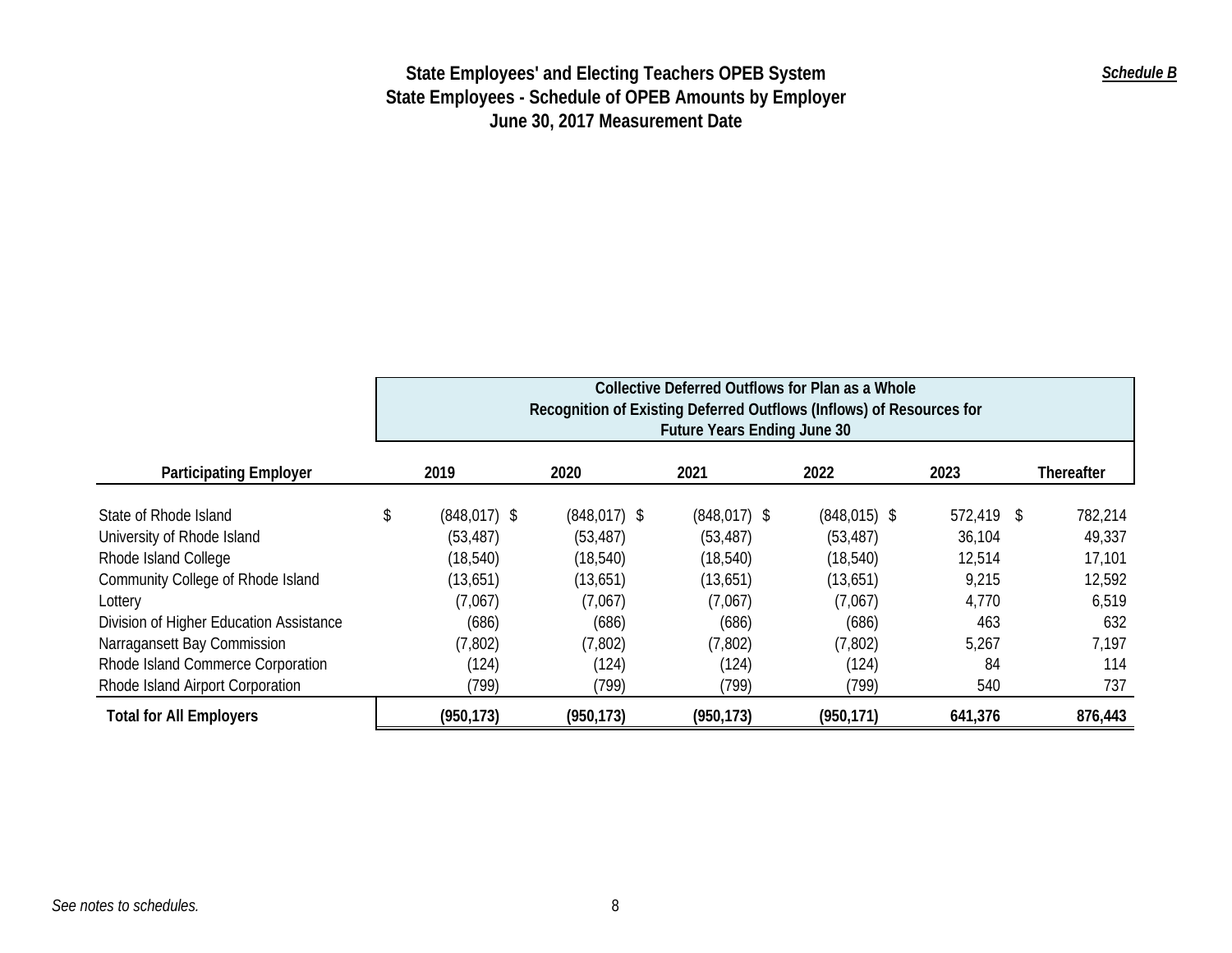|                                         | <b>Discount Rate Sensitivity</b> |             |    |                                  |               | <b>Health Care Trend Rate Sensitivity</b> |                                  |                |   |                 |  |             |  |
|-----------------------------------------|----------------------------------|-------------|----|----------------------------------|---------------|-------------------------------------------|----------------------------------|----------------|---|-----------------|--|-------------|--|
|                                         |                                  |             |    | <b>Ending Net OPEB Liability</b> |               |                                           | <b>Ending Net OPEB Liability</b> |                |   |                 |  |             |  |
|                                         |                                  | 1% Lower    |    |                                  |               | 1% Higher                                 |                                  |                |   |                 |  |             |  |
| <b>Participating Employer</b>           |                                  | 4.00%       |    | 5.00%<br>$6.00\%$                |               |                                           |                                  | 1% Lower       |   | <b>Baseline</b> |  | 1% Higher   |  |
| State of Rhode Island                   | S.                               | 540,955,807 | S. | 463,596,595                      | <sup>\$</sup> | 399,183,870 \$                            |                                  | 390,149,000 \$ |   | 463,596,595 \$  |  | 554,873,923 |  |
| University of Rhode Island              |                                  | 34,119,682  |    | 29,240,408                       |               | 25,177,707                                |                                  | 24,607,851     |   | 29,240,408      |  | 34,997,539  |  |
| Rhode Island College                    |                                  | 11,826,625  |    | 10,135,363                       |               | 8,727,142                                 |                                  | 8,529,617      |   | 10,135,363      |  | 12,130,910  |  |
| Community College of Rhode Island       |                                  | 8,708,269   |    | 7,462,946                        |               | 6,426,034                                 |                                  | 6,280,592      |   | 7,462,946       |  | 8,932,322   |  |
| Lottery                                 |                                  | 4,508,248   |    | 3,863,547                        |               | 3,326,741                                 |                                  | 3,251,445      |   | 3,863,547       |  | 4,624,239   |  |
| Division of Higher Education Assistance |                                  | 437,331     |    | 374,790                          |               | 322,716                                   |                                  | 315,412        |   | 374,790         |  | 448,583     |  |
| Narragansett Bay Commission             |                                  | 4,977,179   |    | 4,265,419                        |               | 3,672,776                                 |                                  | 3,589,649      |   | 4,265,419       |  | 5,105,236   |  |
| Rhode Island Commerce Corporation       |                                  | 79,069      |    | 67,762                           |               | 58,347                                    |                                  | 57,026         |   | 67,762          |  | 81,103      |  |
| Rhode Island Airport Corporation        |                                  | 509,933     |    | 437,010                          |               | 376,291                                   |                                  | 367,774        |   | 437,010         |  | 523,053     |  |
| <b>Total for All Employers</b>          |                                  | 606,122,143 | S  | 519,443,840                      | з,            | 447,271,624                               |                                  | 437,148,366    | S | 519,443,840     |  | 621,716,908 |  |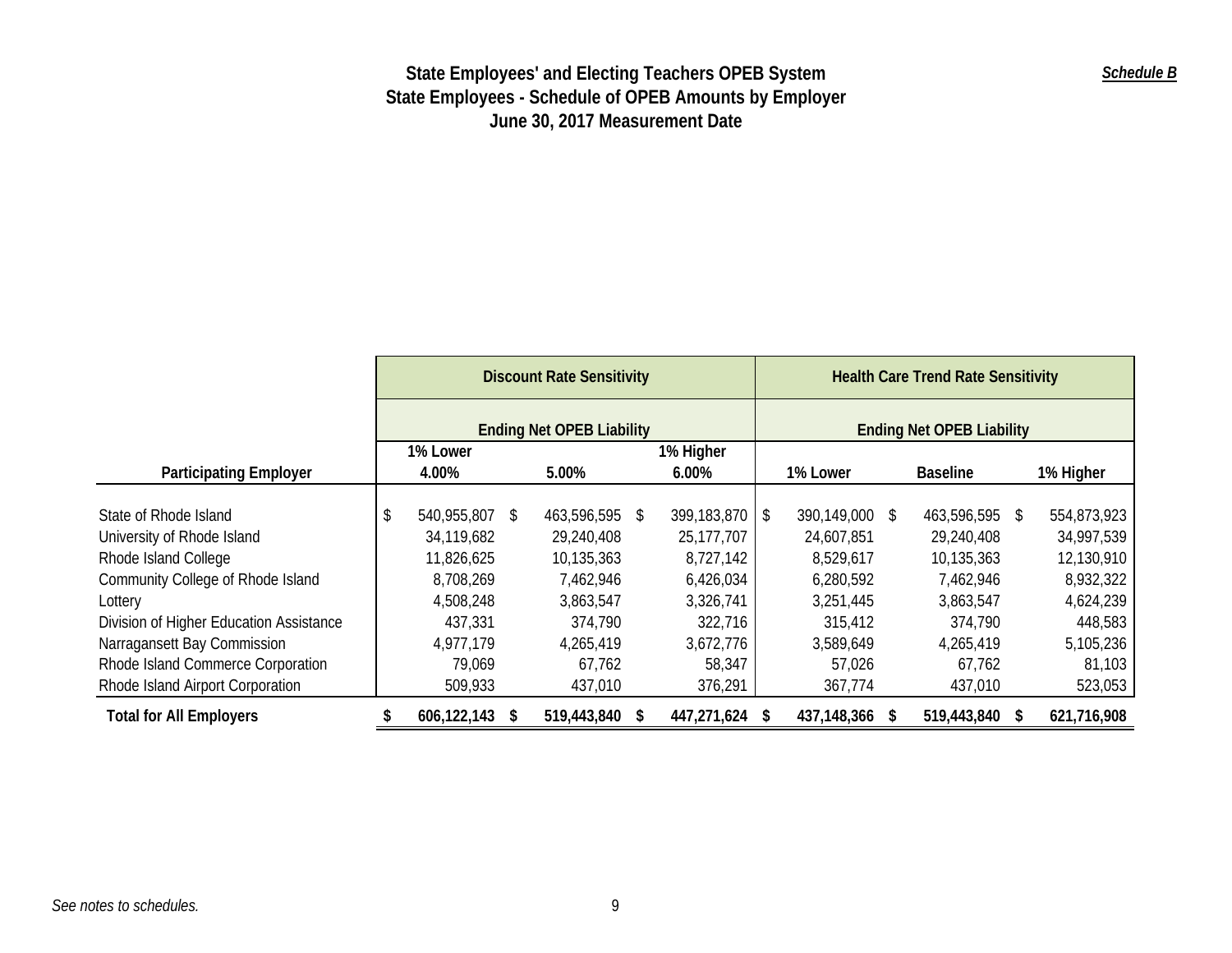# **State Employees' OPEB Cost-Sharing Plan NOTES TO THE SCHEDULES OF EMPLOYER ALLOCATIONS AND OPEB AMOUNTS BY EMPLOYER**  *June 30, 2017 Measurement Date*

### **1. Plan Description and Governance**

The State Employees' and Electing Teachers OPEB System of Rhode Island (the System) acts as a common investment and administrative agent for OPEB benefits to be provided through various defined benefit OPEB plans. The System is administered by the trustees of the System which was authorized, created and established as an independent OPEB board to hold and administer, in trust, the funds of the OPEB system.

Each plan's assets are accounted for separately and may be used only for the payment of benefits to the members of that plan, in accordance with the terms of that plan.

The State Employees' Plan (the Plan) was established and placed under the management of the System for the purpose of providing OPEB benefits for employees of the State of Rhode Island under the provisions of chapters of the Rhode Island General Laws.

The Plan covers most State employees other than certain personnel at the State colleges and university (principally faculty and administrative personnel). Membership in the plan is mandatory for all covered state employees.

Certain employees of the Rhode Island Airport Corporation (hired before July 1, 1993), the Rhode Island Commerce Corporation (active contributing members and employees of the Department of Economic Development before October 31, 1995 who elected to continue membership) and, the Narragansett Bay Water Quality District Commission (members of a collective bargaining unit) are also covered and have the same benefits as State employees.

#### **2. Schedules of Employer Allocations**

The Schedules of Employer Allocations reflect employer contributions recognized for the fiscal year ended June 30, 2017 consistent with contributions reflected within the Plan's financial statements.

The percentages included in the Schedule of Employer Allocations have been rounded to 8 decimal places.

#### **3. Schedules of OPEB Amounts by Employer**

The Schedules of OPEB Amounts by Employer were prepared by the Plan's actuary using amounts from (1) the Plan's fiscal 2017 financial statements, (2) Required Supplementary Information Schedules prepared in accordance with the requirements of GASB Statement No. 74, and (3) certain data from the actuarial valuation of the Plan performed at June 30, 2017. These schedules utilize the proportionate employer contribution schedules detailed in the Schedule of Employer Allocations to apportion each employer's amounts for the cost-sharing plan.

The Schedules of OPEB Amounts by Employer include the sensitivity of the net OPEB liability to changes in the discount rate as well as the sensitivity of the net OPEB obligation to changes in the healthcare cost trend rate. The following presents the net OPEB liability of the employers calculated using the discount rate of 5.0 percent, as well as what the employers' net OPEB liability would be if it were calculated using a discount rate that is 1-percentage-point lower or 1-percentage-point higher than the current rate. Additionally, the following presents the net OPEB liability of the employers calculated using the baseline health care trend rate, as well as what the employers' net OPEB liability would be if it were calculated using a healthcare trend rate that is 1-percentage-point lower or 1-percentage-point higher than the baseline rate.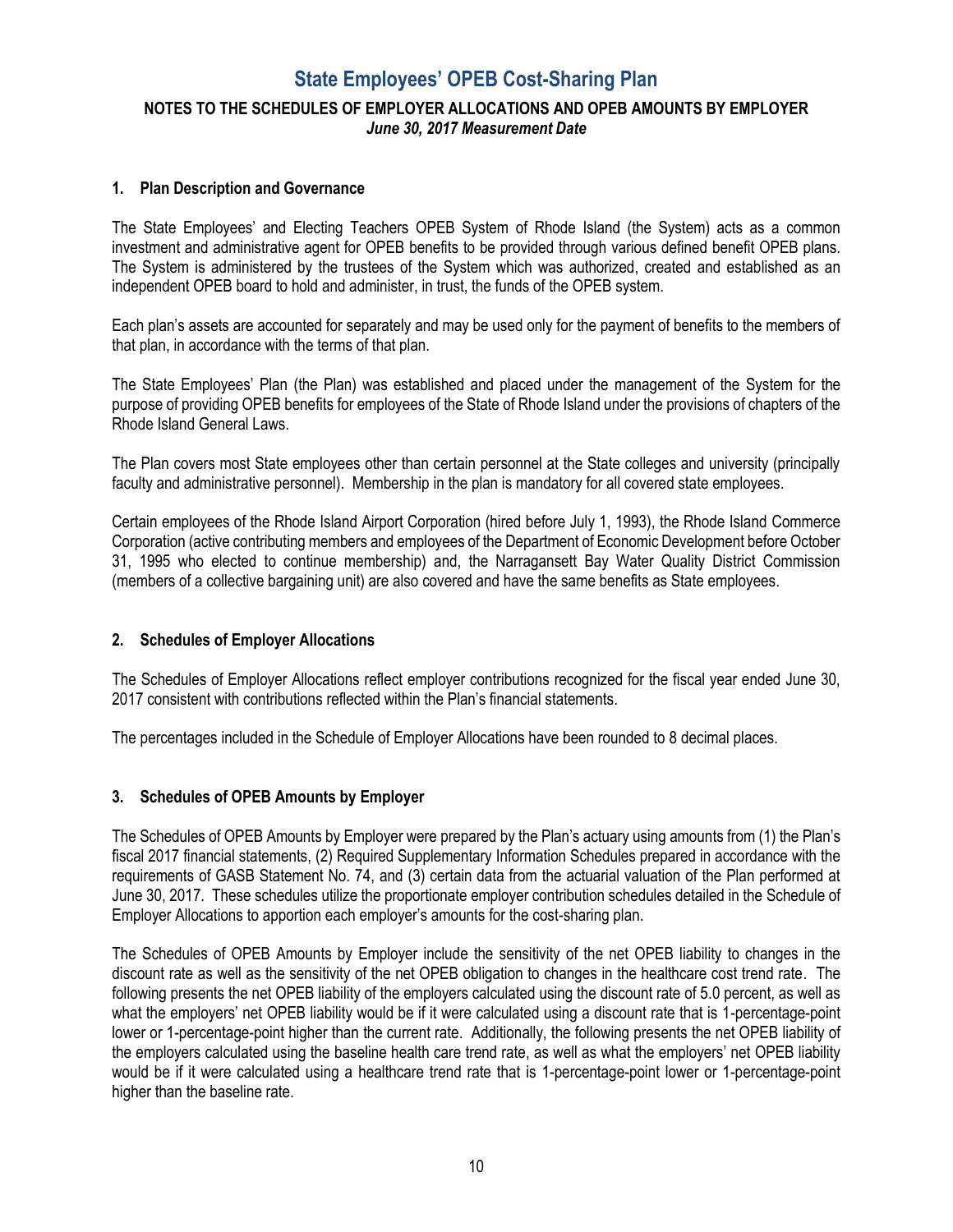## **State Employees' OPEB Cost-Sharing Plan**

**NOTES TO THE SCHEDULES OF EMPLOYER ALLOCATIONS AND OPEB AMOUNTS BY EMPLOYER**  *June 30, 2017 Measurement Date*

### **3. Schedules of OPEB Amounts by Employer (continued)**

**Net OPEB Liability – Sensitivity Analyses**

| <b>Discount Rate Sensitivity</b>          |                      |      |                      |                |
|-------------------------------------------|----------------------|------|----------------------|----------------|
|                                           |                      |      | <b>Current</b>       |                |
|                                           | 1.00% Decrease       |      | <b>Discount Rate</b> | 1.00% Increase |
|                                           | 4.00%                |      | 5.00%                | 6.00%          |
| <b>State Employees' Plan</b>              | \$<br>606,122,143 \$ |      | 519,443,840 \$       | 447,271,624    |
| <b>Health Care Trend Rate Sensitivity</b> |                      |      |                      |                |
|                                           | <b>1.00% Lower</b>   |      | <b>Baseline</b>      | 1.00% Higher   |
| <b>State Employees' Plan</b>              | \$<br>437,148,366    | - \$ | 519,443,840 \$       | 621,716,908    |

#### **4. Relationship to the Plan Financial Statements**

The components associated with OPEB expense and deferred outflows and inflows of resources have been determined based on the net increase in fiduciary net position as reflected for the State Employees Plan in the System's financial statements and consistent with the requirements of GASB Statements No. 74 and 75.

#### **5. Summary of Significant Accounting Policies**

**Basis of Accounting –** The underlying information to prepare the allocation schedules is based on the System's financial statements as of and for the year ended June 30, 2017. The financial statements of the System are prepared on the accrual basis of accounting. Under this method, revenues are recorded when earned and expenses are recorded when incurred. Employer Plan member contributions are recognized in the period in which the wages, subject to required contributions, are earned for the performance of duties for covered employment. Employer contributions to the plan are recognized when due and the employer has made a formal commitment to provide the contributions.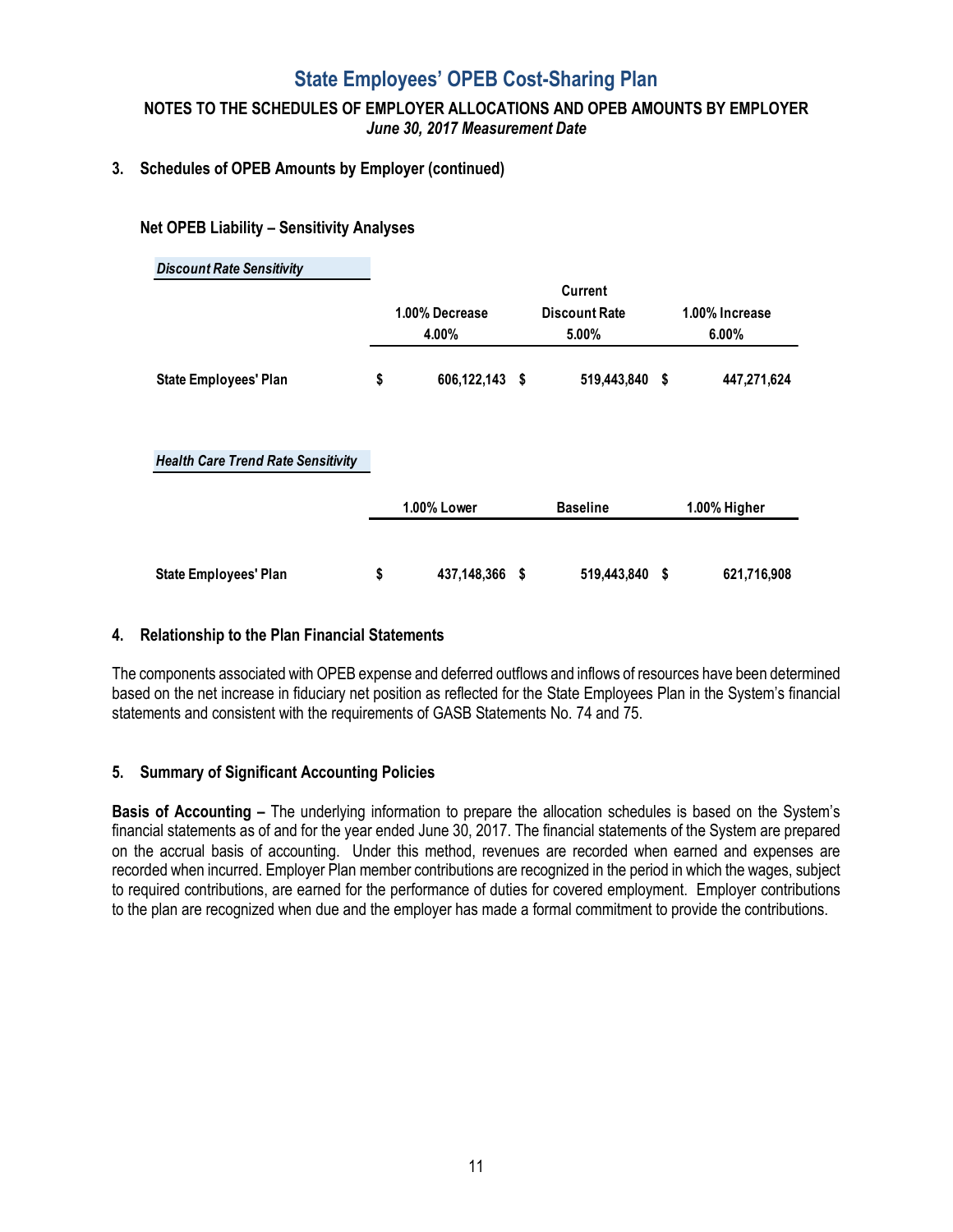### **State Employees' OPEB Cost-Sharing Plan**

### **NOTES TO THE SCHEDULES OF EMPLOYER ALLOCATIONS AND OPEB AMOUNTS BY EMPLOYER**  *June 30, 2017 Measurement Date*

#### **6. Net OPEB Liability**

The components of the net OPEB liability of the employers participating in the State Employees' OPEB Plan at June 30, 2017 were as follows:

| Fiscal Year Ended June 30, 2017                                                                    |          | <b>State Employee</b><br>Plan             |
|----------------------------------------------------------------------------------------------------|----------|-------------------------------------------|
| <b>Total OPEB Liability</b><br>Plan Fiduciary Net Position<br><b>Employers' Net OPEB Liability</b> | \$<br>\$ | 669,199,523<br>149,755,683<br>519,443,840 |
| Plan Fiduciary Net Position as a<br>percentage of the total OPEB Liability                         |          | 22.38%                                    |

#### **7. Actuarial methods and assumptions**

The total OPEB liability was determined by actuarial valuations performed as of June 30, 2017 using the following actuarial assumptions, applied to all periods included in the measurement.

Actuarial Cost Method - Entry Age Normal - the Individual Entry Age Actuarial Cost methodology is used.

Amortization Method - Level Percent of Payroll – Closed

State Employees - Equivalent Single Remaining Amortization Period - 19 years at June 30, 2017

Investment Rate of Return - 5.00%

Projected Salary Increases – state employees - 3.00% to 6.00%

Mortality – state employees:

Male Employees: RP-2014 Combined Healthy for Males with Blue Collar adjustment, projected with MP 2016 ultimate rates.

Female Employees: RP-2014 Combined Healthy for Females, projected with MP 2016 ultimate rates.

Inflation - 2.75%

Rates of separation from service range from 16% in the first year of employment to 0% after 25 years.

State employee rates of retirement are based on pension eligibility.

The health care trend rates used in the valuation ranged from 9.00% in fiscal 2018 and then decreasing annually to 3.5% in fiscal year 2031 and later.